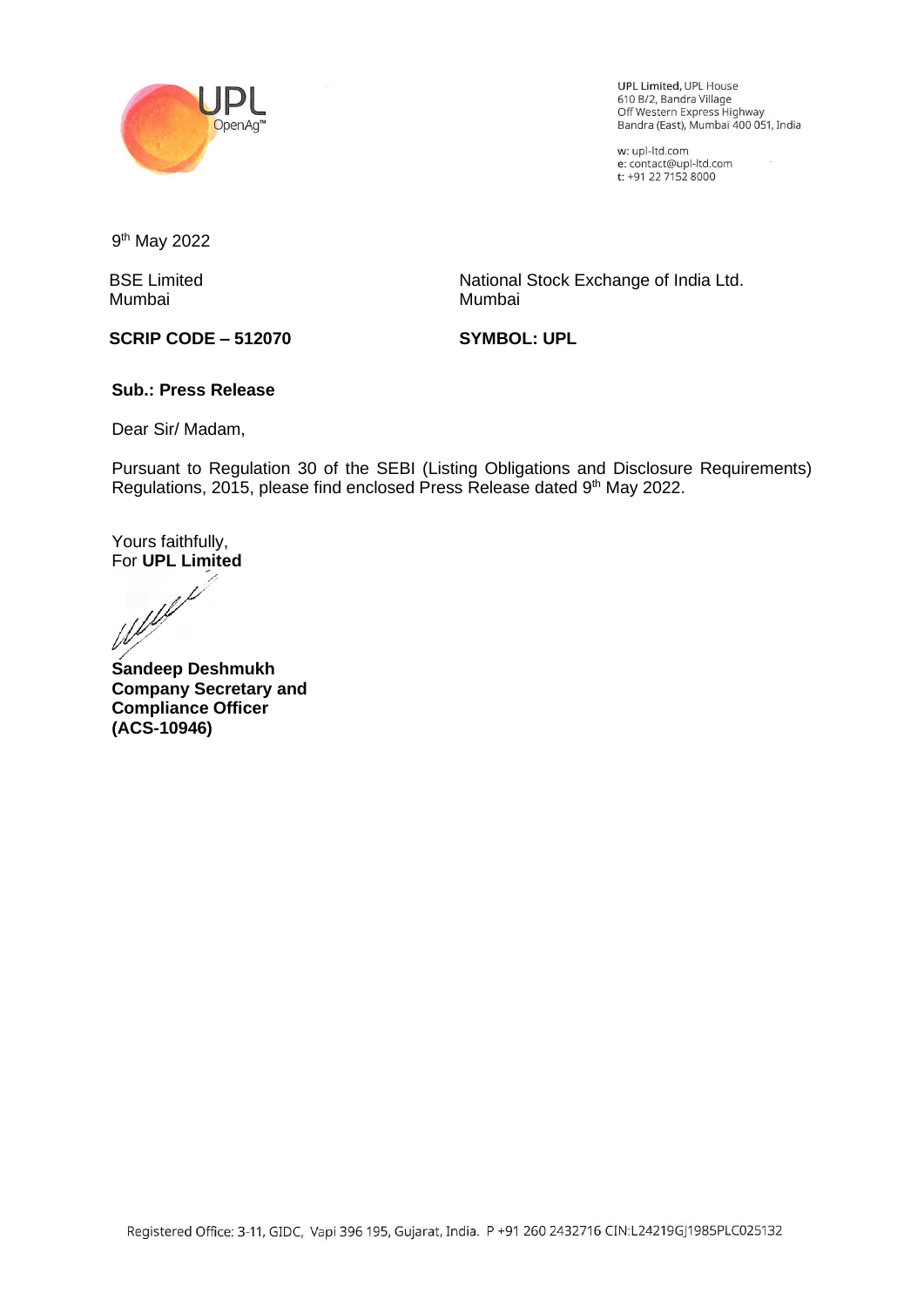

# **Record Net Profit of Rs 3,626 crore in FY22, up 26% YOY**

 **Robust Q4 with 24% higher revenues and 29% higher Net Profit**

**MUMBAI, INDIA, May 9, 2022** – UPL Ltd. (NSE: UPL & BSE: 512070, LSE: UPLL), today reported financial results for the fourth quarter of FY22 (Jan-Mar 2022).

| <b>INR</b> crore<br>(Unless otherwise)<br>stated) | <b>Q4 FY22</b> | <b>Q4 FY21</b> | YoY    | <b>FY22</b> | <b>FY21</b> | YoY      |
|---------------------------------------------------|----------------|----------------|--------|-------------|-------------|----------|
| Revenue                                           | 15,860         | 12,797         | 24%    | 46.240      | 38,694      | 19%      |
| <b>EBITDA</b>                                     | 3,591          | 2,839          | 26%    | 10,165      | 8,559       | 19%      |
| <b>EBITDA Margin (%)</b>                          | 22.6%          | 22.2%          | 46 bps | 22.0%       | 22.1%       | (14 bps) |
| <b>Net Profit</b>                                 | 1,379          | 1,065          | 29%    | 3,626       | 2,872       | 26%      |

## **Financial Performance Update**

- **Q4 FY22 Revenue** witnessed **robust growth of 24% YoY to reach INR 15,860 crore**, led by better product realizations (+19%), higher volumes (+3%) and currency impact (+2%)
- **Q4 FY22 EBITDA grew by 26% YoY to INR 3,591 crore** as against INR 2,839 crore in Q4 FY21. Improved realizations, backward integration linkages for key products and effective supply chain management aided in delivering higher EBITDA margins (+46 bps)

*Commenting on the performance, Mr. Jai Shroff, CEO – UPL Ltd.,said "We are delighted to share a strong set of results for Q4 2022, and another record year for UPL. Thanks to the dedication, agility and tenacity of our team, we have been able to significantly outperform the guidance given at the start of the year, with nearly every region seeing double-digit growth*. *FY22 was a year of challenging macro-environment, input cost inflationary pressures and supply chain disruptions and we chose to prudently invest towards ensuring reliable growth going forward.*

*Guided by our OpenAg purpose to create sustainable growth for all, we achieved important milestones in our mission to build a network that Reimagines Sustainability for the entire agricultural industry. In a significant achievement for this mission, our digital platform nuture.farm became the first company to successfully forward sell agricultural-related carbon credits in India.* 

*As we look ahead into the new year, we feel very well-positioned to further power our growth trajectory as the demand outlook continues to be constructive supported by strong agri commodity prices. The positive traction in our differentiated & sustainable solutions business is expected to continue, led by new*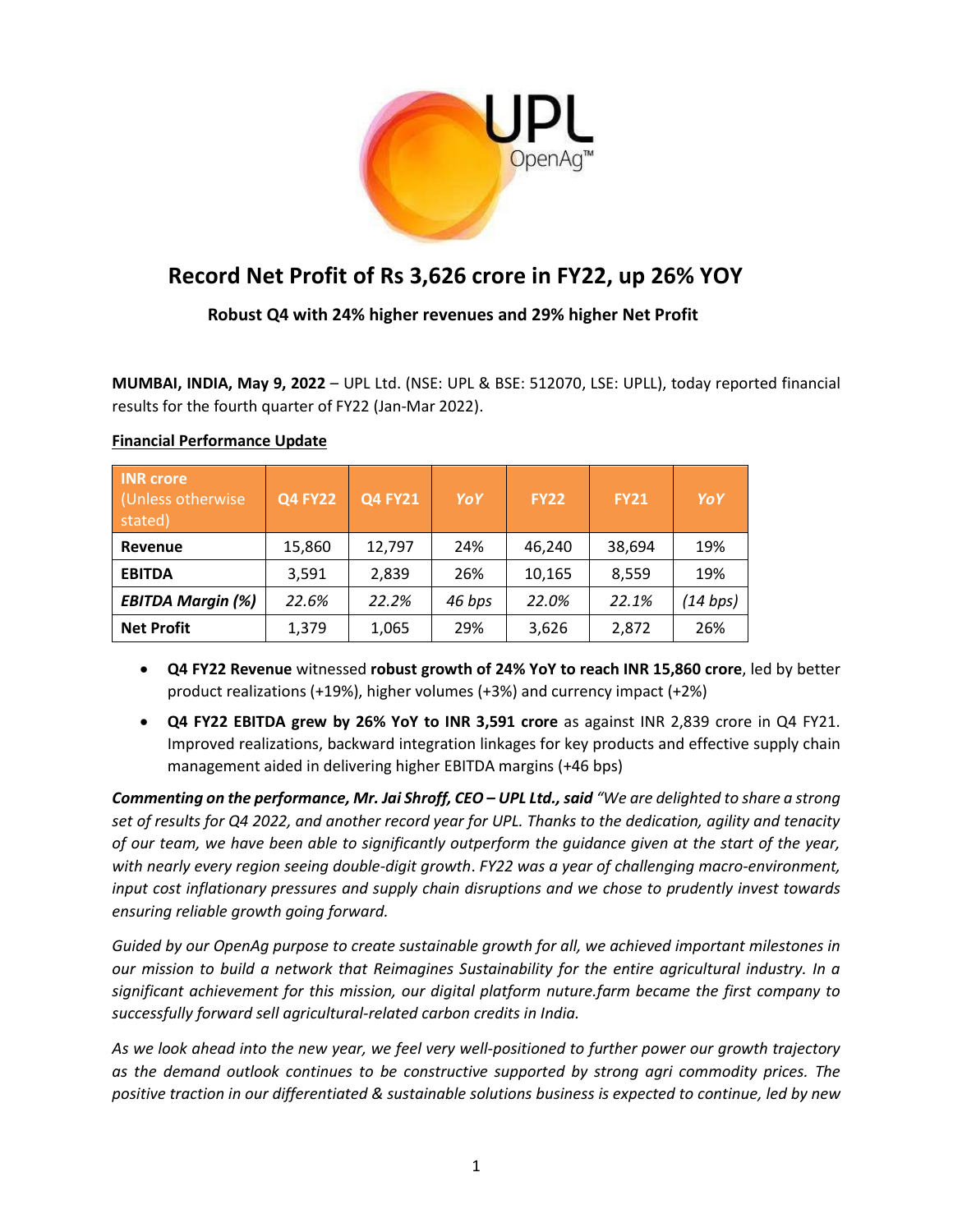*launches and a strong go-to market strategy. Further, we will continue to improve our leverage ratios and ROCE profile."*

| <b>Region (INR crore)</b> | <b>Q4 FY22</b> | <b>Q4 FY21</b> | $YoY\%$ Chg. | <b>FY22</b> | <b>FY21</b> | YoY % Chq. |
|---------------------------|----------------|----------------|--------------|-------------|-------------|------------|
| Latin America             | 5,761          | 4.767          | 21%          | 18,039      | 14,863      | 21%        |
| Europe                    | 2,629          | 2.577          | 2%           | 6,893       | 6,422       | 7%         |
| North America             | 3,512          | 2,539          | 38%          | 7,808       | 5,691       | 37%        |
| India                     | 1,384          | 851            | 63%          | 5,687       | 4,677       | 22%        |
| Rest of the World         | 2.575          | 2.063          | 25%          | 7,812       | 7,042       | 11%        |
| <b>Total</b>              | 15,861         | 12,797         | 24%          | 46,240      | 38,694      | 19%        |

## **Regional Performance Update**

## **Other Developments for the Quarter**

- 'UPL' was included in the **'S&P Global Sustainability Yearbook 2022'** for the second year running in recognition of its strong performance in environmental, social and governance risk management and its achievements in Reimagining Sustainability within the global food industry
- 'Nurture.farm', UPL's digital platform for sustainable agriculture, became the first company to successfully generate and forward sell agricultural-related carbon credits in India with its Alternate Wetting and Drying & Dry Seeded Rice (AWD-DSR) project covered 22,000 acres of rice paddy fields and involved over 2,500 smallholder farmers. The project helped save 15-30% in water consumption and generated 20,000 carbon credits (*final verification and credit generation is currently in progress).*

## **Capital Markets Day Presentation and Webcast Details:**

The results will be followed by a Capital Markets Day presentation at 4.00 PM IST on 9<sup>th</sup> May 2022.

The event will be webcast at Liv[e Click Here](https://live.goliveonweb.com/Webinars/JoinOrRegisterOrLogin/2?dt=Join) and the presentation will be available a[t Click Here.](https://www.upl-ltd.com/pdf/FY2022CapitalMarkets.pdf)

### **Webcast Registration link:**

<https://live.goliveonweb.com/Webinars/JoinOrRegisterOrLogin/2?dt=Join>

### **Safe Harbor Statement**

*This document contains certain forward-looking statements with respect to the financial condition, results of operations and business of UPL Limited (UPL) and certain of the plans and objectives of UPL with respect to these items. Examples of forward-looking statements include statements made about our strategy, estimates of sales growth, future EBITDA, and future developments in our organic business. Forward-looking statements can be identified generally as those containing words such as "anticipates", "assumes", "believes", "estimates", "expects", "should", "will", "will likely result", "forecast", "outlook", "projects",*